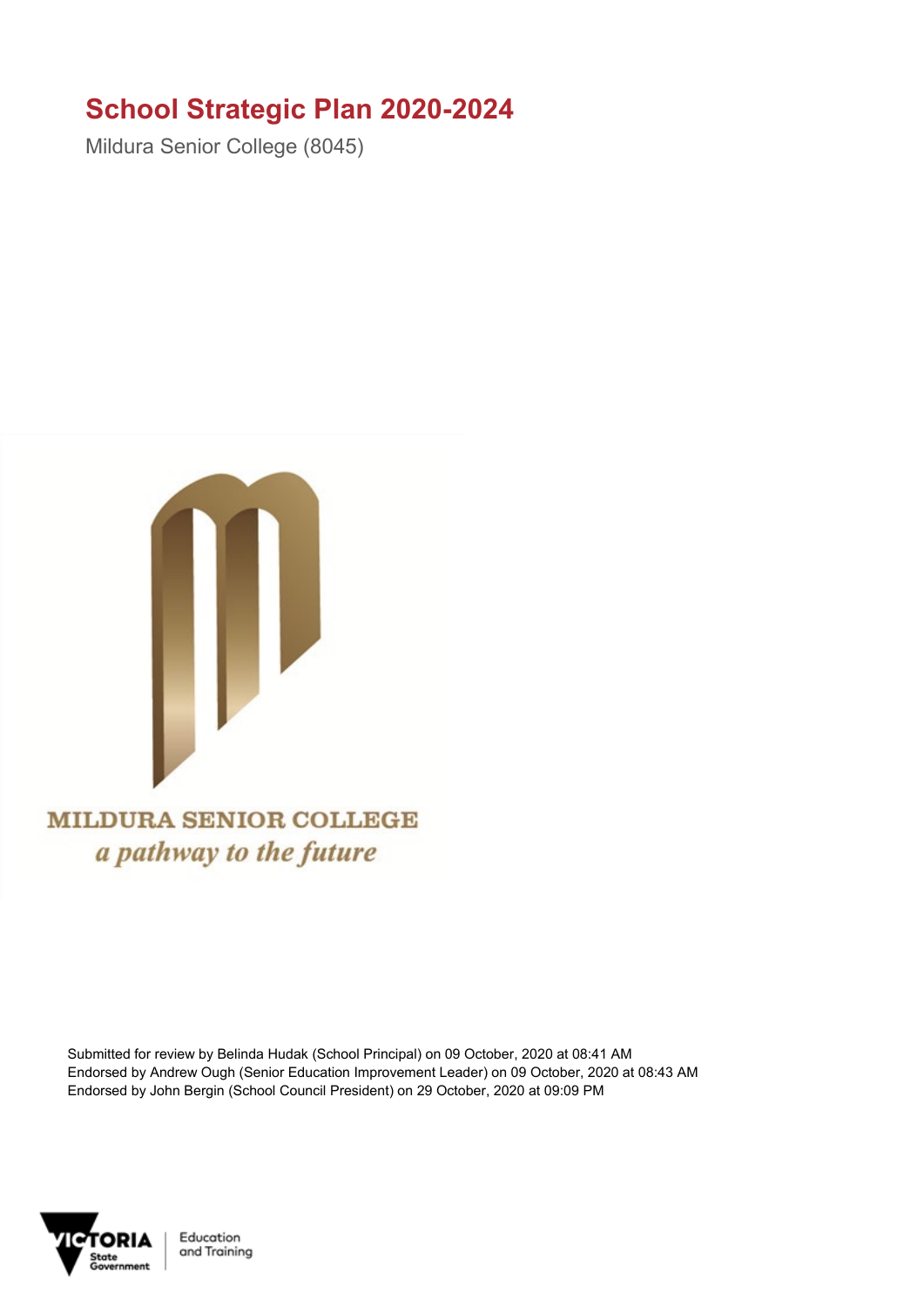## **School Strategic Plan - 2020-2024**

Mildura Senior College (8045)

| <b>School vision</b>      | We value all students who attend Mildura Senior College experience:<br>- Growth in their learning<br>- Growth in their social and emotional wellbeing<br>- Growth in their ability to positively connect to our community<br>At our core:<br>- We try to keep young people in education and valuing learning<br>- We want students to be better for being here<br>- We value the development of the young person as well as data<br>- We care where our young people go next<br>- We care about improving students life and learning outcomes<br>- We value that the journey is different for everyone                                                                                                                                                                                                                                                                                                                                                                            |
|---------------------------|-----------------------------------------------------------------------------------------------------------------------------------------------------------------------------------------------------------------------------------------------------------------------------------------------------------------------------------------------------------------------------------------------------------------------------------------------------------------------------------------------------------------------------------------------------------------------------------------------------------------------------------------------------------------------------------------------------------------------------------------------------------------------------------------------------------------------------------------------------------------------------------------------------------------------------------------------------------------------------------|
| <b>School values</b>      | At Mildura Senior College, we value Respect, Responsibility, Resilience, Independence and Success. These values are at the core<br>of all that we do and how we work together. We are a Respectful Relationships School and a Safe School. This is about embedding<br>a culture of respect and equality across our entire community, from our classrooms to staffrooms, sporting fields and social events.<br>This approach leads to positive impacts on students' academic outcomes, their mental health, classroom behaviour and relationships<br>between teachers and students so that every student has the opportunity to achieve their full potential.<br>We respect and celebrate diversity in our students, in our staff and in our community. The College is a discrimination free zone and<br>we ask all of our families to help us to support this approach.                                                                                                           |
| <b>Context challenges</b> | Mildura Senior College is an educational landmark located in the heart of Mildura. With a student population in 2019 of 940 students,<br>the College is one of only a few stand-alone Senior Colleges catering exclusively for Year 11 and 12 students undertaking the<br>Victorian Certificate of Education (VCE) or Victorian Certificate of Applied Learning (VCAL).<br>Mildura Senior College provides access to an unparalleled level of choice in the VCE, VCAL, and Vocational Education and Training<br>(VET) in the region. The school has 100.3 equivalent full-time staff: 3 Principal class, 60 teachers and 30.4 Education Support Staff.<br>The College has a clear commitment to the Managed Individual Pathways Program providing timetabled classes and teacher<br>advocates for all students. This unique learning environment is highly valued by the school community, which sees it as essential to<br>students developing skills crucial to future success. |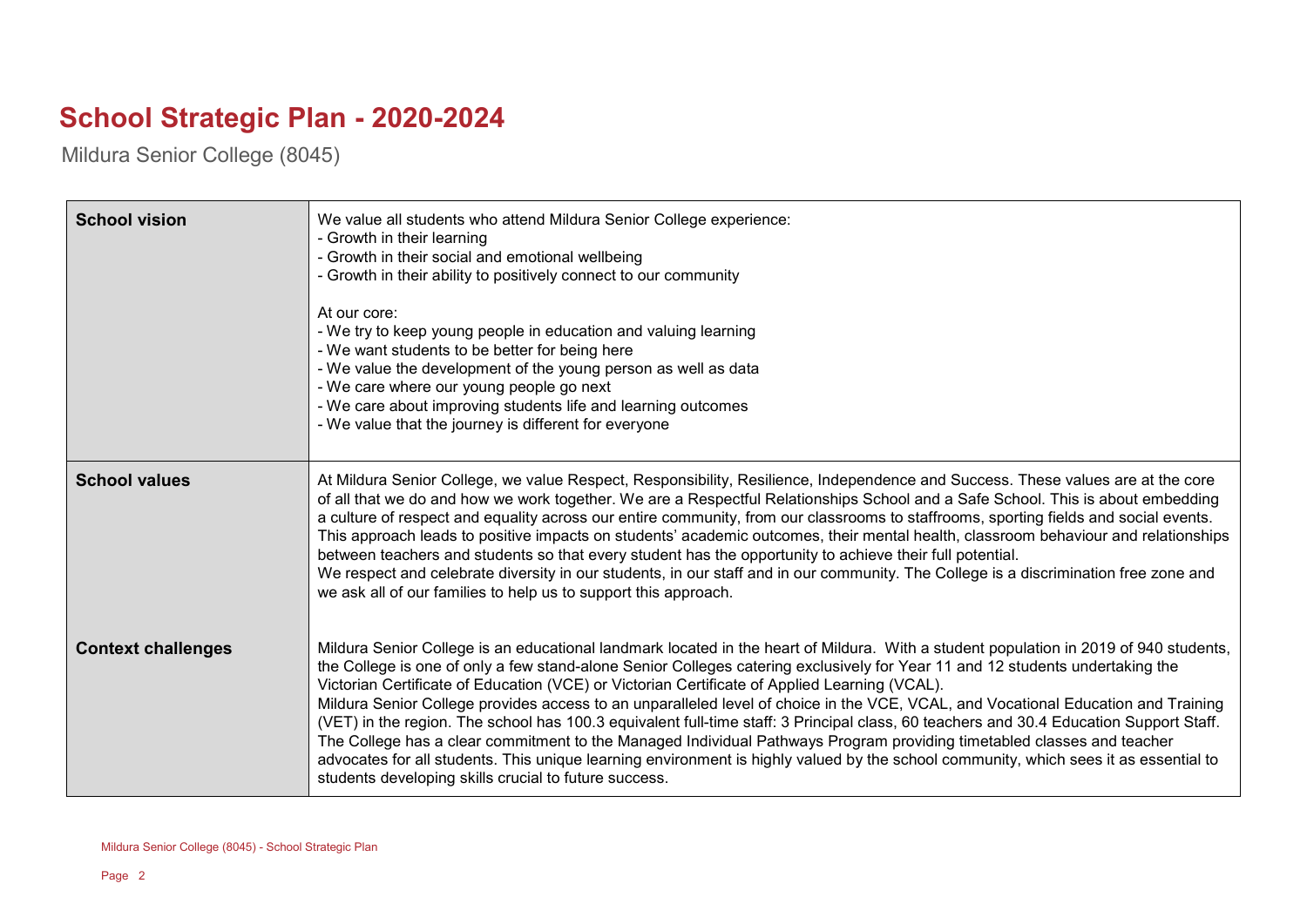The College is committed to providing suitable senior pathways for all senior students. We work in partnership with our neighbouring 7-10 colleges: Chaffey SC, Irymple SC, Merbein P-10, Trinity Lutheran College, Mildura Christian College and Henderson College. There is close cooperation with these colleges via the Sunraysia Schools Network and Principal Network in the areas of Instrumental Music, EAL provision, school sport, professional development programs, student transition and orientation, and combined school bands and ensembles. Each year approximately 30% of enrolments come from outside these neighbourhood colleges and include public, private and independent schools. These partnerships have been formalised, grown and strengthened through the College's lead role in the Mildura Secondary Schools Alliance – MSSA, which sees 5 district schools come together 4 times a year to coordinate curriculum, share common language, compare teaching and learning practises and collaborate to ensure stronger links and therefore more successful pathways for students moving from Year 10 to Year 11.

Mildura Senior College has a number of students from non-English speaking backgrounds, of Koorie descent or from disadvantaged households. The Clontarf Academy (for Aboriginal boys) is one example of a program at Mildura Senior College targeted at reducing educational disadvantage for students alongside other programs such as; The Koorie Girls Academy which recently transitioned to the Stars Program in 2019, VCAL Engage (a flexible learning option) and specialised EAL support programs.

Staff professional learning is also seen as pivotal to engage students in their learning and to support students to achieve to their potential. Our learning environment supports students to take more responsibility for their learning and they conduct many aspects of their lives in an independent fashion. Mildura Senior College has undertaken a significant investment in eLearning with outstanding support in ICT and BYOD programs. The College has an highly efficient intranet and strives to ensure all students can individually access a device such as a netbook or notebook at all times as required to support their learning. This has been married with curriculum initiatives such as Moodle and the recent transition to Google Classrooms which provides 24 hour access to courses for our students and helps to facilitate the Guaranteed Viable Curriculum (GVC) by having uniform structures and processes for staff to follow when creating their subject pages.

The College has a second Campus – The Mildura English Language Centre. The Centre caters for new arrival students from Prep – Year 12, who are newly arrived to Australia as Refugees, migrants and International students. The centre provides an intensive English Language Program for students for between 6 to 12 months. In 2019 the student population was 65 students.

The College caters for a wide range of students from different social, economic and cultural background. The College has 85 Aboriginal students and over 60 Pacifica Islander students. Approximately only 35% of the graduating Year 12 group apply for University and although there is a local Latrobe University Campus many students must move away to study their preferred courses. Many of the students who do apply for University are first in their family to attend University. The Mildura area has only approximately 35% of residents with a University Degree (data supplied by Latrobe University Mildura Campus). The College collaborates with the local TAFE, Sunraysia Institute of TAFE (SuniTAFE) to deliver a broad range of Vocational Education and Training (VET) Courses, engages with local employers and community to provide information to students about the local job market and provides direct employment opportunities for students in vocational courses. The College also collaborates directly with the local Latrobe University campus to ensure that early access schemes and scholarship opportunities are available and promoted to students . In the past, the College has worked with both of these organisations to support transition and pathway options for students.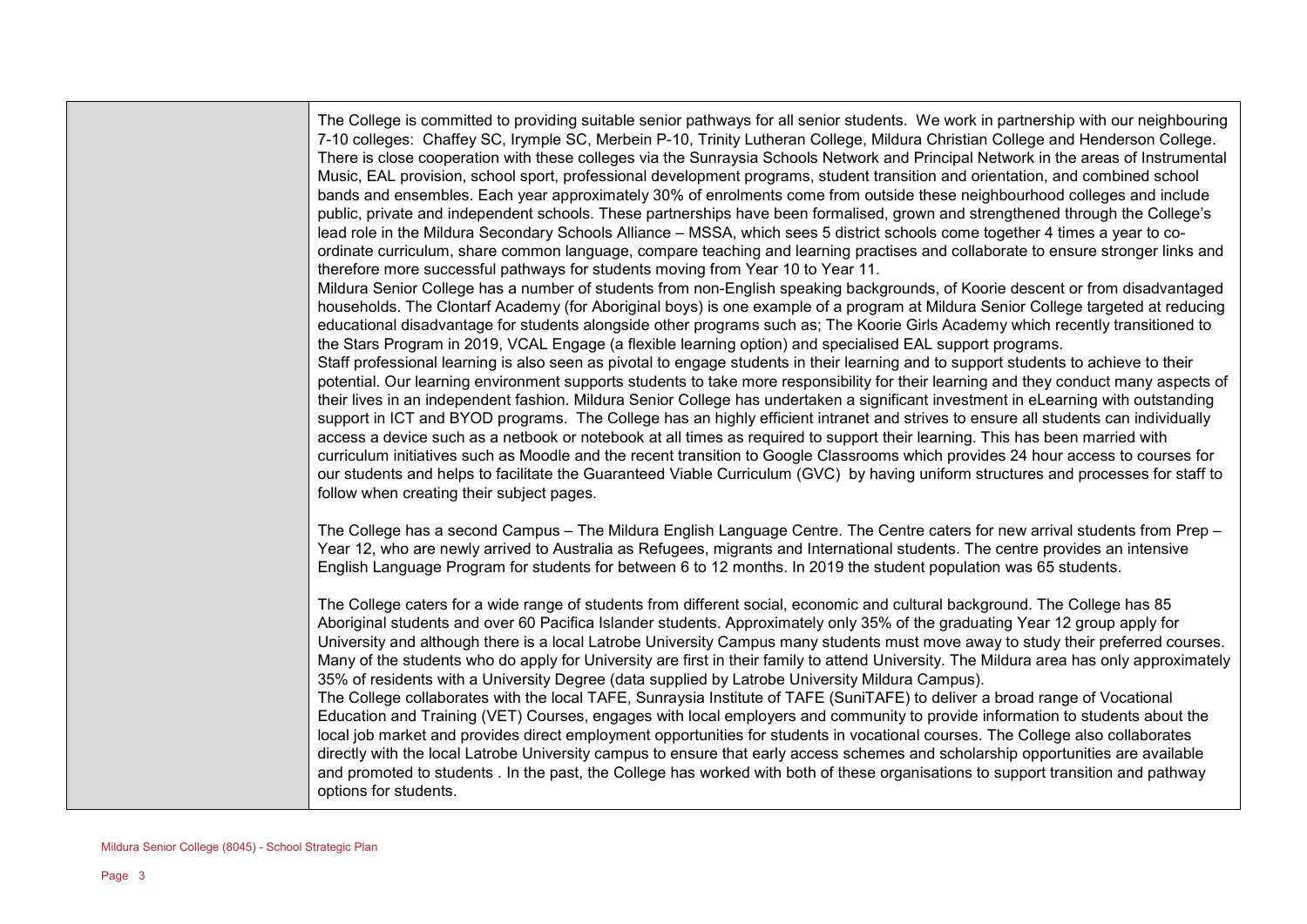|                             | The College provides a mature learning environment and a learning process, which is built upon partnerships and strong<br>relationships between teachers and students. The Young Adult Learning Environment (YALE) is a key factor in increasing the<br>College's appeal and allowing for strong relationships to develop between staff and students. Mildura Senior College provides clear<br>pathways to further study and the workplace which has been significantly enhanced through our partnership with our two key local<br>Tertiary providers in SuniTAFE and La Trobe University. The 2019 the launching of 'Futures Day' was a significant step in increasing<br>the rate of application for further study amongst our clientele and cementing effective relationships with these two local providers.<br>Our mission is to deliver excellence in education and training opportunities for all students. Students are supported by full time<br>careers and individual pathways advisors, VETiS coordinator, an extensive Wellbeing Team, Sub-School Leaders and a team of staff<br>experienced in the successful delivery of senior studies.<br>The College has strategically worked towards the uniform implementation of a Guaranteed Viable Curriculum (GVC.) A primary<br>reason for this can be seen in the fact that we have a cohort of over 300 Year 12 students all doing English. It is imperative that all<br>students receive consistent instruction, resources and assessment so that a level playing field is ensured across the 12 classes. As<br>the end of year exams carry significant loading for the student's Study Scores and ATARS it is crucial that all students enter these<br>exams feeling as though they have been given the same chance of success as others. This approach applies to all subjects<br>regardless of the number of classes running and can be evidenced by the use of digital platforms like Moodle and Google<br>Classrooms where all courses need to be presented in a uniformly consistent manner. In addition, subjects with multiple classes will<br>convene to carry out bench marking of assessment tasks as per the VCAA exam marking model, so that students are awarded the<br>same scores for samples of work that are similar. This process is reinforced through audit process that are implemented both by the<br>VCAA and internally by the College itself. These audits guide teachers to create there courses in such a way that a student moving<br>between subject areas is presented with an identical layout.<br>The College has also worked towards inculcating a climate that encourages collaboration and as such has embraced the<br>Professional Learning Communities (PLCs) approach to facilitate collective efficacy. To this end, specific collaboration time has been<br>made available to staff to work in teams such as their Professional Learning Teams (PLT) but also with others as they work through<br>a cycle of enquiry aimed at illuminating aspects of |
|-----------------------------|------------------------------------------------------------------------------------------------------------------------------------------------------------------------------------------------------------------------------------------------------------------------------------------------------------------------------------------------------------------------------------------------------------------------------------------------------------------------------------------------------------------------------------------------------------------------------------------------------------------------------------------------------------------------------------------------------------------------------------------------------------------------------------------------------------------------------------------------------------------------------------------------------------------------------------------------------------------------------------------------------------------------------------------------------------------------------------------------------------------------------------------------------------------------------------------------------------------------------------------------------------------------------------------------------------------------------------------------------------------------------------------------------------------------------------------------------------------------------------------------------------------------------------------------------------------------------------------------------------------------------------------------------------------------------------------------------------------------------------------------------------------------------------------------------------------------------------------------------------------------------------------------------------------------------------------------------------------------------------------------------------------------------------------------------------------------------------------------------------------------------------------------------------------------------------------------------------------------------------------------------------------------------------------------------------------------------------------------------------------------------------------------------------------------------------------------------------------------------------------------------------------------------------------------------------------------------------------------------------------------------------------------------------------------------------------------------------------------------------------------------------------------------------------------------------------------------------------------------------------------------------------------------------------------------------------------------------------------------------------------------------------------------------------------------------|
| Intent, rationale and focus | The College aims to improve student outcomes, and will always strive to ensure:<br>All students achieve success in their chosen pathway.<br>$\bullet$<br>The existence of mutual respect in the College.<br>$\bullet$<br>The development of a reflective learning community committed to continuous improvement in student outcomes.<br>That students develop respect, resilience, independence and social responsibility.<br>Our students have a greater connection to their community.<br>$\bullet$<br>This is achieved through:<br>Building a culture of mutual respect.<br>Supporting each other to build resilience.<br>Role modelling responsible behaviours.<br>Creating opportunities for independence.                                                                                                                                                                                                                                                                                                                                                                                                                                                                                                                                                                                                                                                                                                                                                                                                                                                                                                                                                                                                                                                                                                                                                                                                                                                                                                                                                                                                                                                                                                                                                                                                                                                                                                                                                                                                                                                                                                                                                                                                                                                                                                                                                                                                                                                                                                                                            |

<u> 1989 - Johann Stein, mars eta industrial eta industrial eta industrial eta industrial eta industrial eta in</u>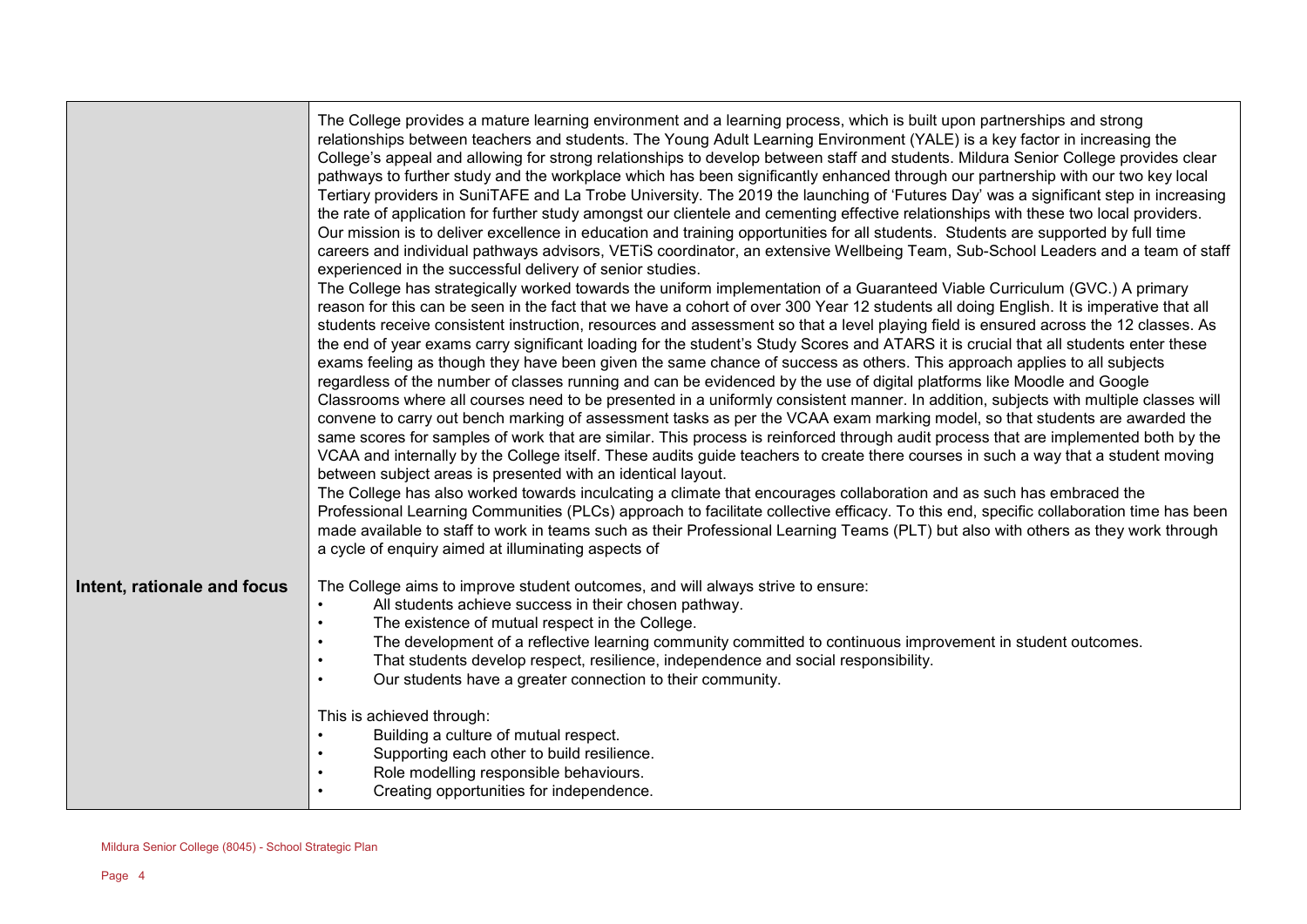- Learning and social development.
- Recognising success on all levels for all students.

The College promotes and provides a young adult learning environment which is oriented to developing students for the adult world they are entering. The learning environment is therefore dependent upon a partnership between teacher/education support and student, the recognition of the emerging independence of the student and on the fundamental orientation of the College towards learning. Support, combined with opportunities to exercise growing independence and self-discipline, underpins all practices. The College has a strong belief that this learning environment will assist students gain success at the VCE/VCAL level and prepare them to enter a range of post-school options.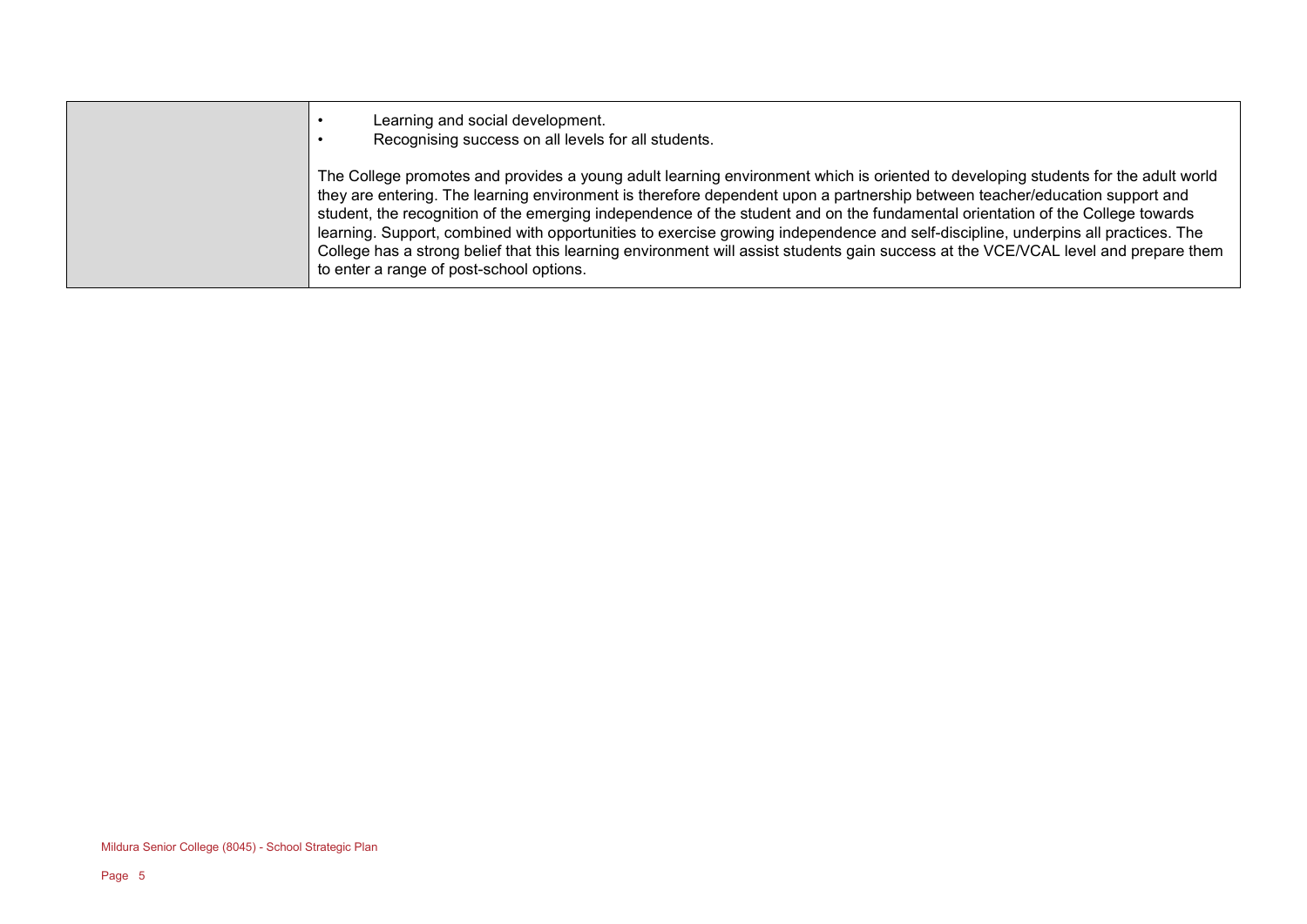## **School Strategic Plan - 2020-2024**

Mildura Senior College (8045)

| Goal 1     | Raise achievement and learning growth for all students.                                                                                                                                                                                                                                                                                                                                  |
|------------|------------------------------------------------------------------------------------------------------------------------------------------------------------------------------------------------------------------------------------------------------------------------------------------------------------------------------------------------------------------------------------------|
| Target 1.1 | <b>VCE Study Score Means</b><br>• Increase the all study mean from 26.69 in 2019 to 29 in 2024<br>• Increase the English study score mean from 26.16 in 2019 to 29 in 2024<br>• VCE Data Service report 17 to show at least 70% of students deemed to have 'added value' in<br>each VCE study                                                                                            |
| Target 1.2 | VCE 40+ study scores<br>• Increase the overall percentage of $40+$ study scores from 2.8% in 2019 to 4% in 2024<br>• Increase the 40+ study scores fin English from 1.5% in 2019 to 4% in 2024                                                                                                                                                                                           |
| Target 1.3 | <b>Staff Opinion</b><br>Variables in the SSS to reflect the following whole college endorsement:<br>• Teacher collaboration: from $47.8\%$ in 2019 to 50% in 2024<br>• Understand how to analyse data: from 60.3% in 2019 to 65% in 2024<br>• Believe peer feedback improves practice from 56.9% in 2019 to 65% in 2024<br>• Instructional leadership: from 43.1% in 2019 to 50% in 2024 |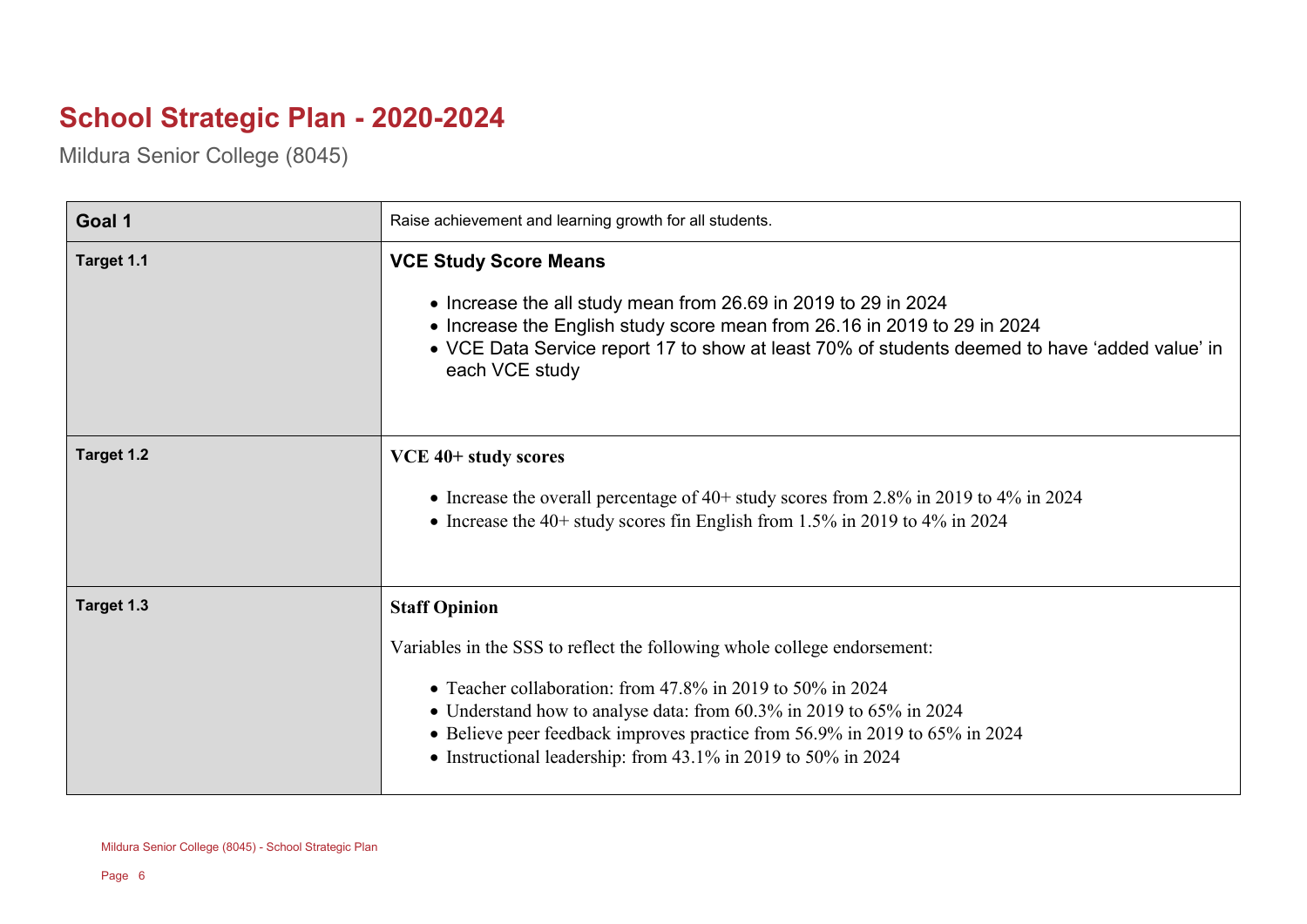| Target 1.4                                                                       | <b>Student Attitudes</b><br>Variables in the AToSS to reflect the following percentage of positive responses:<br>• Differentiated learning challenge: from 56% in 2019 to 65% in 2024<br>• Stimulated learning: from 61% in 2019 to 65% in 2024<br>• Effective teaching time—from 66% in 2019 to 70% by 2024                                                                                                        |
|----------------------------------------------------------------------------------|---------------------------------------------------------------------------------------------------------------------------------------------------------------------------------------------------------------------------------------------------------------------------------------------------------------------------------------------------------------------------------------------------------------------|
| <b>Key Improvement Strategy 1.a</b><br><b>Building practice excellence</b>       | Build teacher and team capacity to:<br>implement a tiered intervention approach enabling teachers to continually adjust the instruction to support each<br>student's point of learning<br>use data and formative assessment strategies to monitor learning growth and plan, document and teach a<br>differentiated curriculum that targets each student's learning point<br>evaluate impact of teaching on learning |
| <b>Key Improvement Strategy 1.b</b><br>Instructional and shared leadership       | Develop the instructional leadership capacity of all leaders to lead teacher practice, informed by evidence-based research<br>and coach and develop fellow team members.                                                                                                                                                                                                                                            |
| <b>Key Improvement Strategy 1.c</b><br><b>Curriculum planning and assessment</b> | Further embed the PLC culture which is characterised by<br>measurable inquiry cycles,<br>evidence-based research,<br>strengthened collaboration,<br>enhanced feedback<br>coaching, modelling and peer observations                                                                                                                                                                                                  |
| Goal <sub>2</sub>                                                                | Empower students to have an authentic sense of voice, agency and leadership.                                                                                                                                                                                                                                                                                                                                        |
| Target 2.1                                                                       | <b>STUDENT ATTITUDES</b>                                                                                                                                                                                                                                                                                                                                                                                            |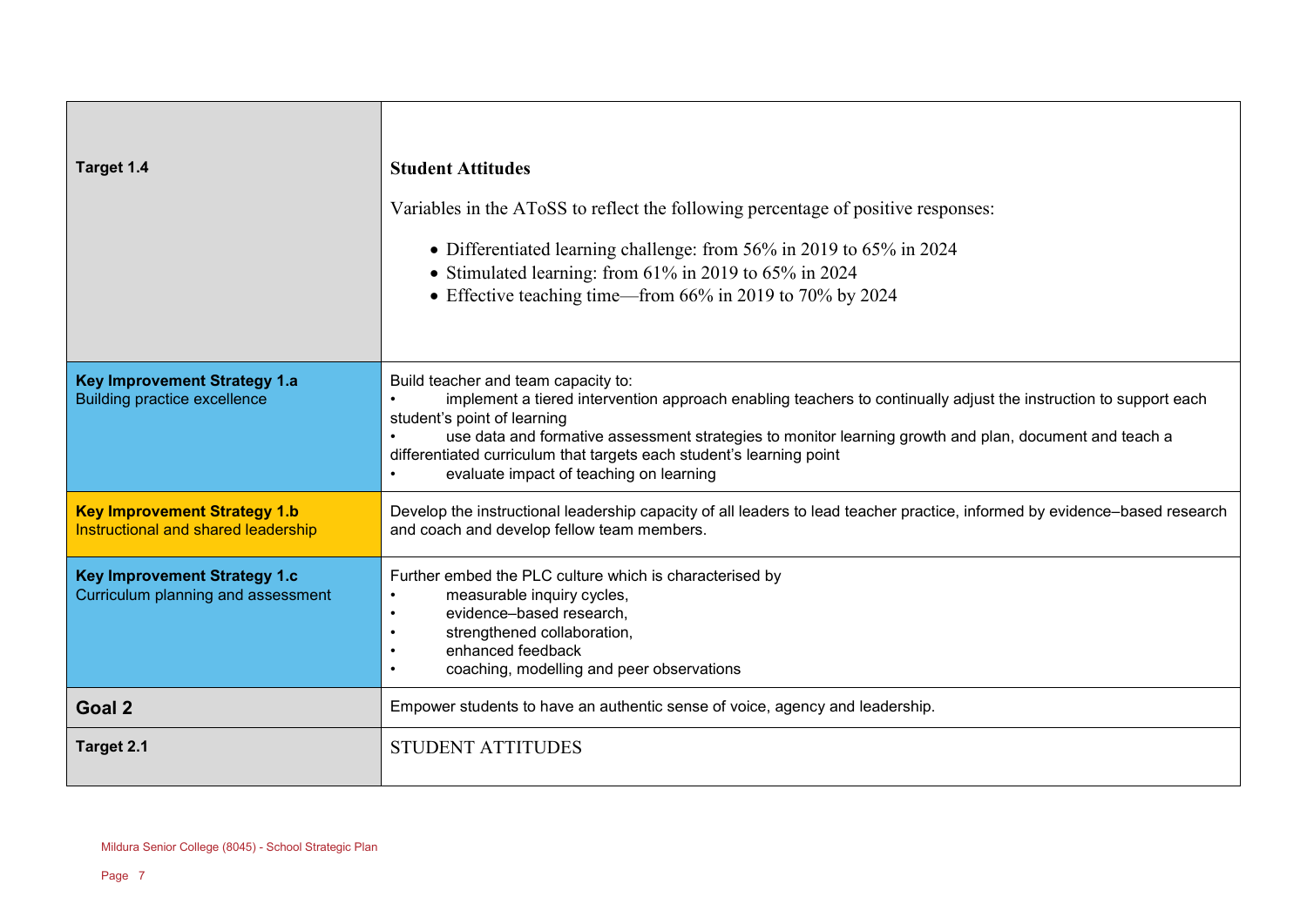|                                                                                  | Variables in the AToSS to reflect the following percentage of positive responses:                                                                                                                                                                                    |
|----------------------------------------------------------------------------------|----------------------------------------------------------------------------------------------------------------------------------------------------------------------------------------------------------------------------------------------------------------------|
|                                                                                  | • Student voice and agency: from 55% in 2019 to 60% in 2024<br>• Learning Confidence: from 65% to 70% in 2024                                                                                                                                                        |
| Target 2.2                                                                       | <b>STAFF OPINION</b>                                                                                                                                                                                                                                                 |
|                                                                                  | Variables in the SSS to reflect the following whole school endorsement:                                                                                                                                                                                              |
|                                                                                  | • Use student feedback to improve practice: from 64.3% in 2019 to 70% in 2024                                                                                                                                                                                        |
|                                                                                  | • Promote student ownership of learning goals from 48.35 in 2019 to 55% in 2024                                                                                                                                                                                      |
| Target 2.3                                                                       | <b>COMPLETION AND ATTENDANCE</b>                                                                                                                                                                                                                                     |
|                                                                                  | • Attendance to improve from an average of 21.67 days per student in 2019 to 17 days per student in 2024<br>• VCAL completion rate to improve from 63% in 2019 to 75% in 2024                                                                                        |
| Key Improvement Strategy 2.a<br>Empowering students and building school<br>pride | Develop and document a whole-school strategy to empower students as partners in understanding and managing their<br>own learning through enhancing systems/processes that enable students to access and understand their learning data<br>and future learning needs. |
| <b>Key Improvement Strategy 2.b</b><br><b>Building practice excellence</b>       | Build teacher capacity to facilitate learner agency, implement metacognitive strategies and recognize the need for learning<br>life skills                                                                                                                           |
| Key Improvement Strategy 2.c                                                     | Develop a whole-school approach in which teachers enhance feedback to students and use student feedback to adapt<br>their approaches to improve student motivation, self-efficacy and achievement.                                                                   |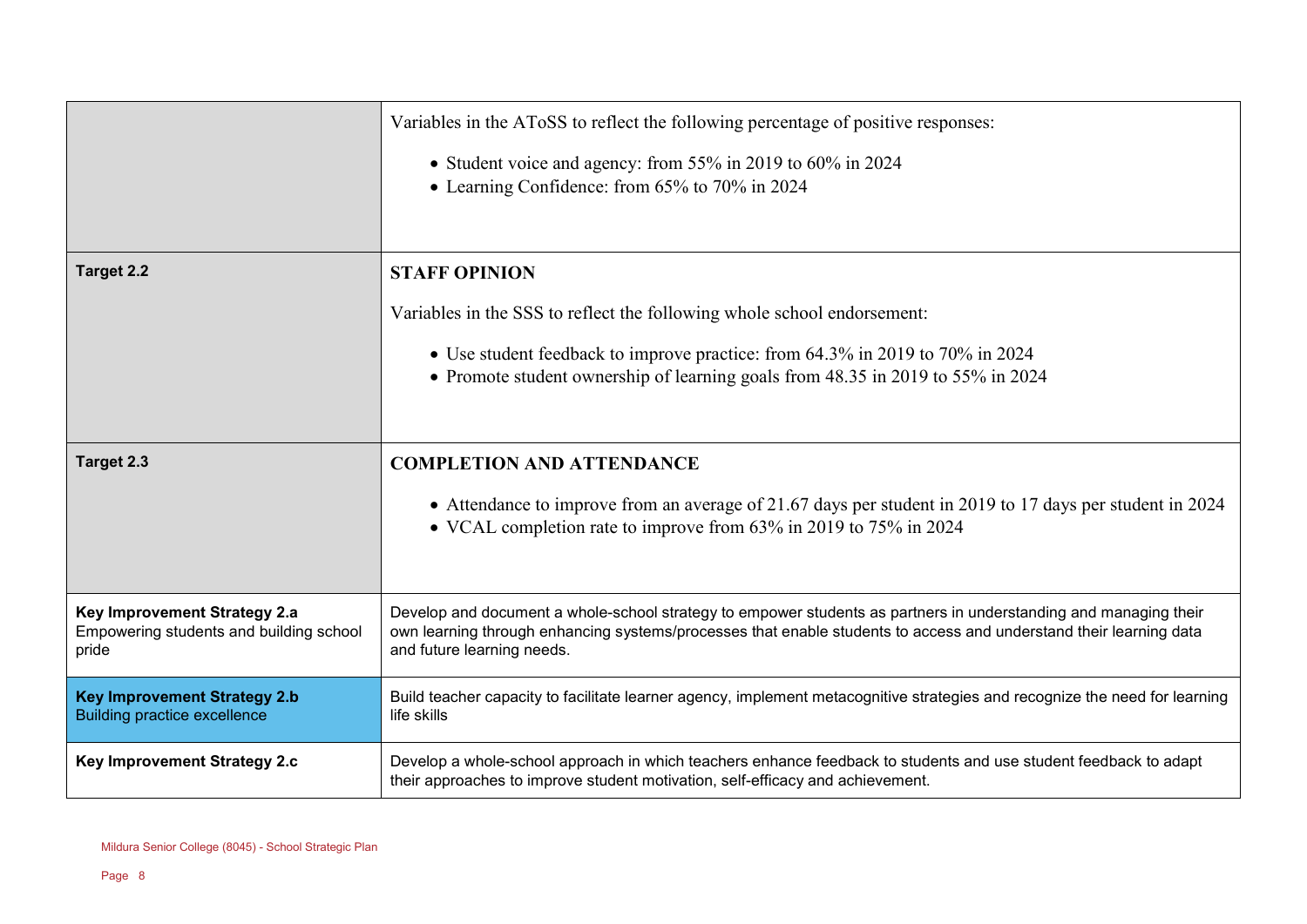| Intellectual engagement and self-<br>awareness                                  |                                                                                                                                                                                                                                                                                                |
|---------------------------------------------------------------------------------|------------------------------------------------------------------------------------------------------------------------------------------------------------------------------------------------------------------------------------------------------------------------------------------------|
| <b>Key Improvement Strategy 2.d</b><br><b>Building practice excellence</b>      | Enhance personalised education planning so that each student has a powerful personalised learning plan and enhance<br>personalised support for all students.                                                                                                                                   |
| Key Improvement Strategy 2.e<br>Health and wellbeing                            | Focused wellbeing initiatives that enhance personal empowerment for all students.                                                                                                                                                                                                              |
| Goal <sub>3</sub>                                                               | Improve transition into further education, training and employment.                                                                                                                                                                                                                            |
| Target 3.1                                                                      | <b>STUDENT ATTITUDES</b><br>Variables in the Attitudes to School Survey (AtoSS) to reflect the following percentage of positive student responses:<br>• In the year after leaving school, what do you plan to do?: "Unsure" responses from 15% in 2019 to 0% in 2024                           |
| Target 3.2                                                                      | <b>DESTINATION DATA</b><br>• Increase the percentage of students with a positive exit destination from 70% in 2018 to 100% in 2024<br>• Reduce the percentage of part-time employment from 17% in 2018 to 5% in 2024<br>• Reduce the percentage of unemployment from 12% in 2018 to 5% in 2024 |
| Key Improvement Strategy 3.a<br>Networks with schools, services and<br>agencies | Strengthen partnerships with external business, training and education organisations and broker enhanced pathways and<br>career opportunities for college students.                                                                                                                            |